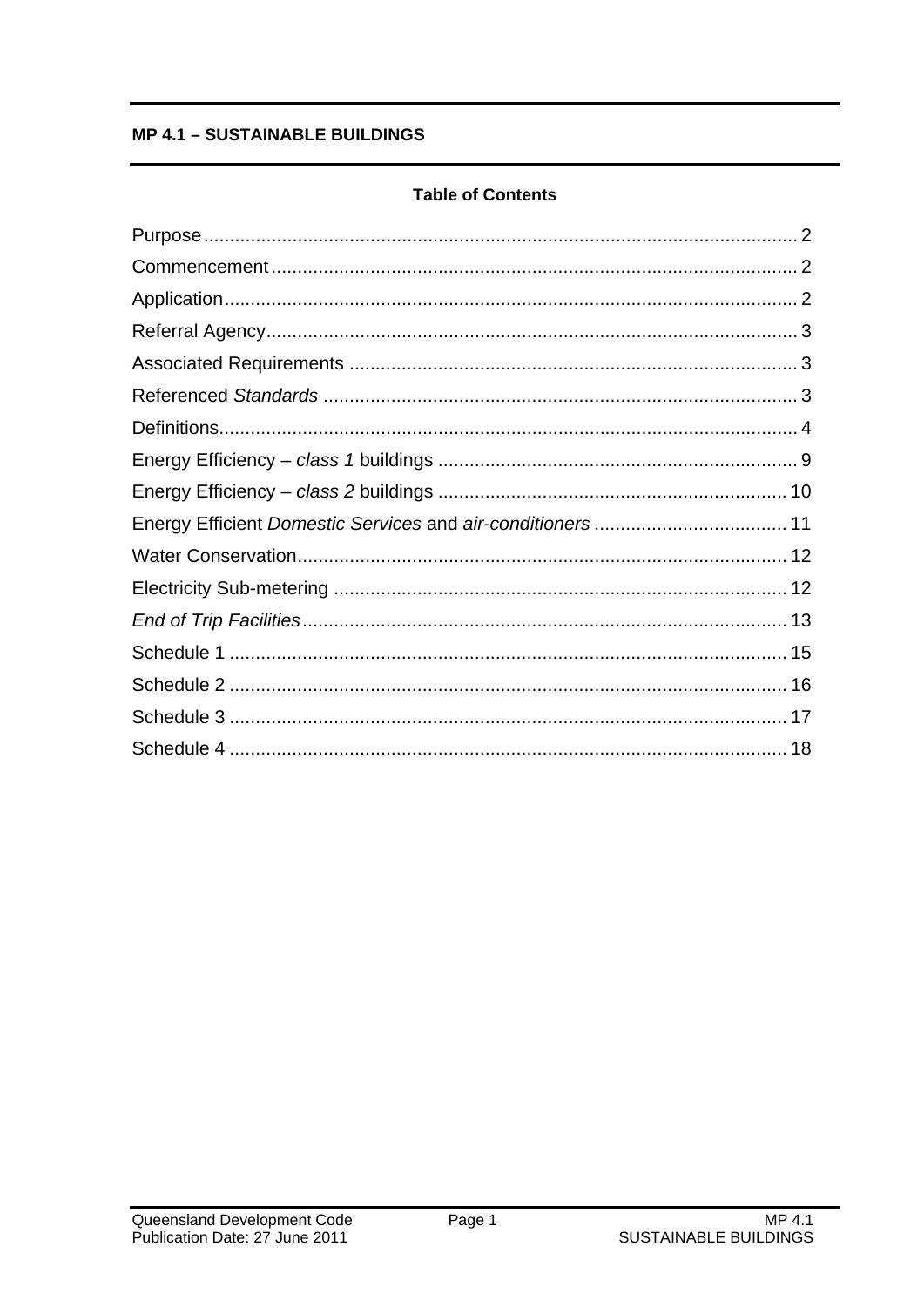#### **Purpose**

To ensure:

- (a) *class 1* and *class 2* buildings are energy and water efficient;
- (b) *air-conditioners* installed in *class 1–10* buildings are energy efficient;
- (c) the *electricity* supplied to each *meterable premises* is able to be measured appropriately; and
- (d) *end of trip facilities* are provided in *major developments* located in *designated local government areas*.

#### **Commencement**

This version of Mandatory Part (MP) 4.1:

- (a) commences on 8 July 2011; and
- (b) replaces the version of MP 4.1 published on 12 November 2010.

# **Application**

- (1) This part applies to the lawful carrying out of building work as indicated by ticks  $(\checkmark)$  in the relevant columns in Table 1 below, subject to (2).
- (2) This part and the *relevant BCA provisions* do not apply to the lawful carrying out of building work<sup>1</sup> to a class 1 building where:
	- (a) any of the following applies:
		- (i) a building certifier has, by written notice given to the owner, certified that the building has been affected by a flood or storm surge; or
		- (ii) the building is located in a *natural hazard management area (flood)*; or
		- (iii) a local government has, by written notice given to the owner or notice published on the local government's website, declared that the building is likely to be affected by a future flood or storm surge; and
	- (b) a building certifier certifies the work is, or directly relates to, raising the building.

Note: Reference should also be made to sections 36, 37, 61 and 81 of the *Building Act 1975*, which may affect the application of MP 4.1.

| . .<br><b>Applications</b>                 |   | <b>Performance Requirements</b> |  |   |   |   |   |   |   |    |    |    |    |
|--------------------------------------------|---|---------------------------------|--|---|---|---|---|---|---|----|----|----|----|
|                                            |   |                                 |  | 4 | 5 | 6 |   | 8 | 9 | 10 | 11 | 12 | 13 |
| Construction of new<br>class 1 buildings.  |   |                                 |  |   | ✓ |   | v |   |   |    |    |    |    |
| Renovation of a class 1<br>building.       | ✓ |                                 |  |   |   |   |   |   |   |    |    |    |    |
| Other renovation of a<br>class 1 building. | ✓ |                                 |  |   |   |   | v |   |   |    |    |    |    |
| Construction of new<br>class 2 buildings.  |   |                                 |  |   |   |   | ✔ |   |   | ✓  | ✓  | ✓  |    |

#### **Table 1 – Application of MP 4.1**

<sup>1</sup> <sup>1</sup> Any plumbing work included in the work in (2) is notifiable minor work; see schedule 2 part 1 of the *Standard Plumbing and Drainage Regulation 2003*.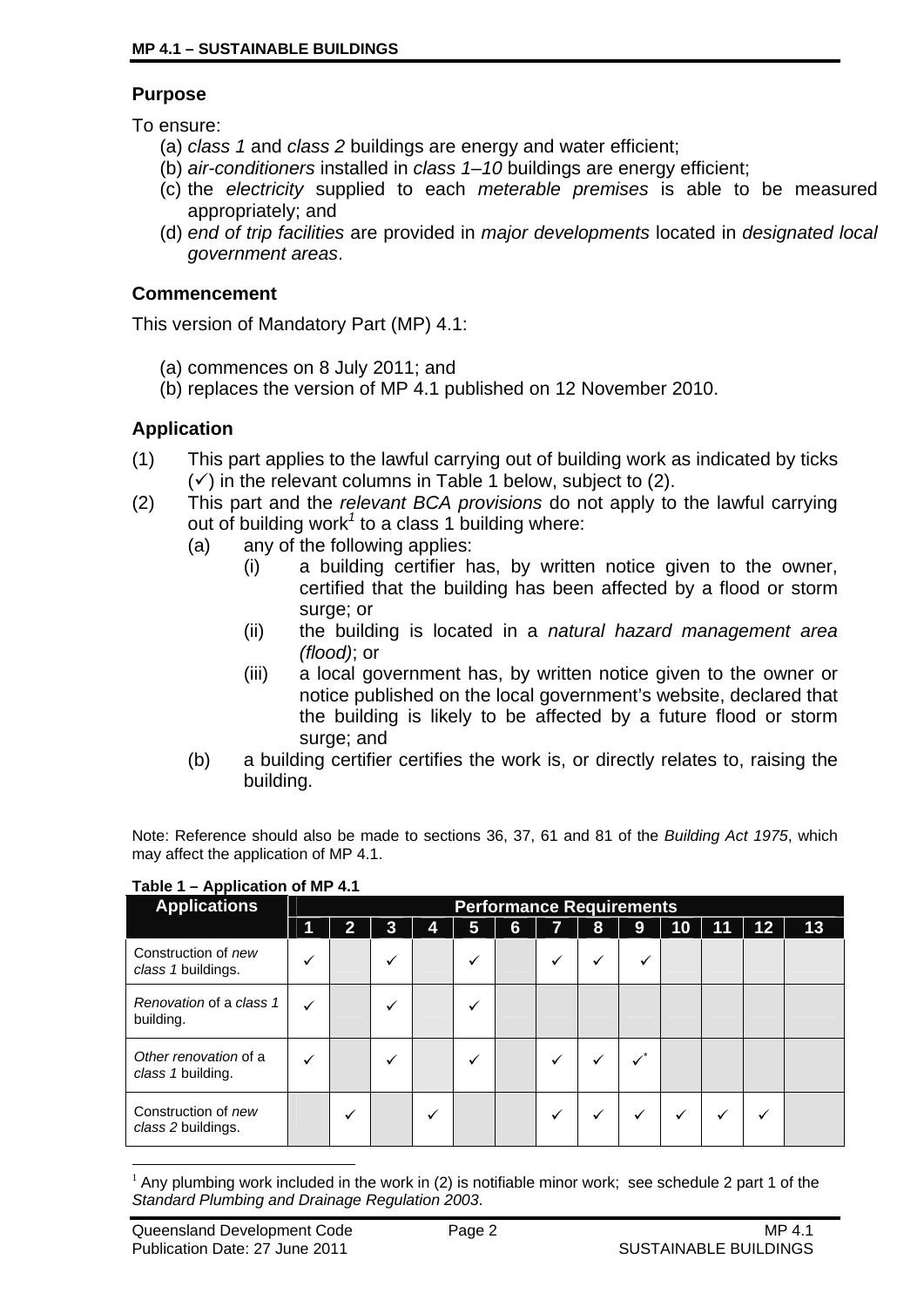#### **MP 4.1 – SUSTAINABLE BUILDINGS**

| Renovation of a sole-<br>occupancy unit in a<br>class 2 building.                                                                                |  |  |  |   |  |  |  |
|--------------------------------------------------------------------------------------------------------------------------------------------------|--|--|--|---|--|--|--|
| Other renovation of a<br>sole-occupancy unit in<br>a class 2 building.                                                                           |  |  |  | ✓ |  |  |  |
| Installation of an air-<br>conditioner in a class<br>$1 - 10$ building.                                                                          |  |  |  |   |  |  |  |
| Construction of a new<br>class 5 building.                                                                                                       |  |  |  |   |  |  |  |
| Construction of a new<br>major development or<br>a major addition to a<br>major development<br>located in a designated<br>local government area. |  |  |  |   |  |  |  |

**\* Note:** This applies to only the new work included in the *plumbing approval*. This is an applied provision under the *Standard Plumbing and Drainage Regulation 2003*

# **Referral Agency**

Local government is the referral (concurrence) agency as per item 28 in Schedule 7 Table 1 of the *Sustainable Planning Regulation 2009* for building development applications to which *Performance Criteria* P13 applies*.*

# **Associated Requirements**

- *Body Corporate and Community Management Act 1997*
- *Building Act 1975*
- Building Code of Australia (*BCA*)
- *Building Regulation 2006*
- *Electricity Act 1994*
- *Electricity Regulation 2006*
- *Electrical Safety Act 2002*
- *Electrical Safety Regulation 2002*
- *Plumbing and Drainage Act 2002*
- Plumbing Code of Australia
- Queensland Plumbing and Wastewater Code
- *Standard Plumbing and Drainage Regulation 2003*
- *Sustainable Planning Act 2009*
- *Sustainable Planning Regulation 2009*
- *Water Efficiency Labelling and Standards Act 2005*
- *Water Supply (Safety and Reliability) Act 2008*

#### **Referenced** *Standards*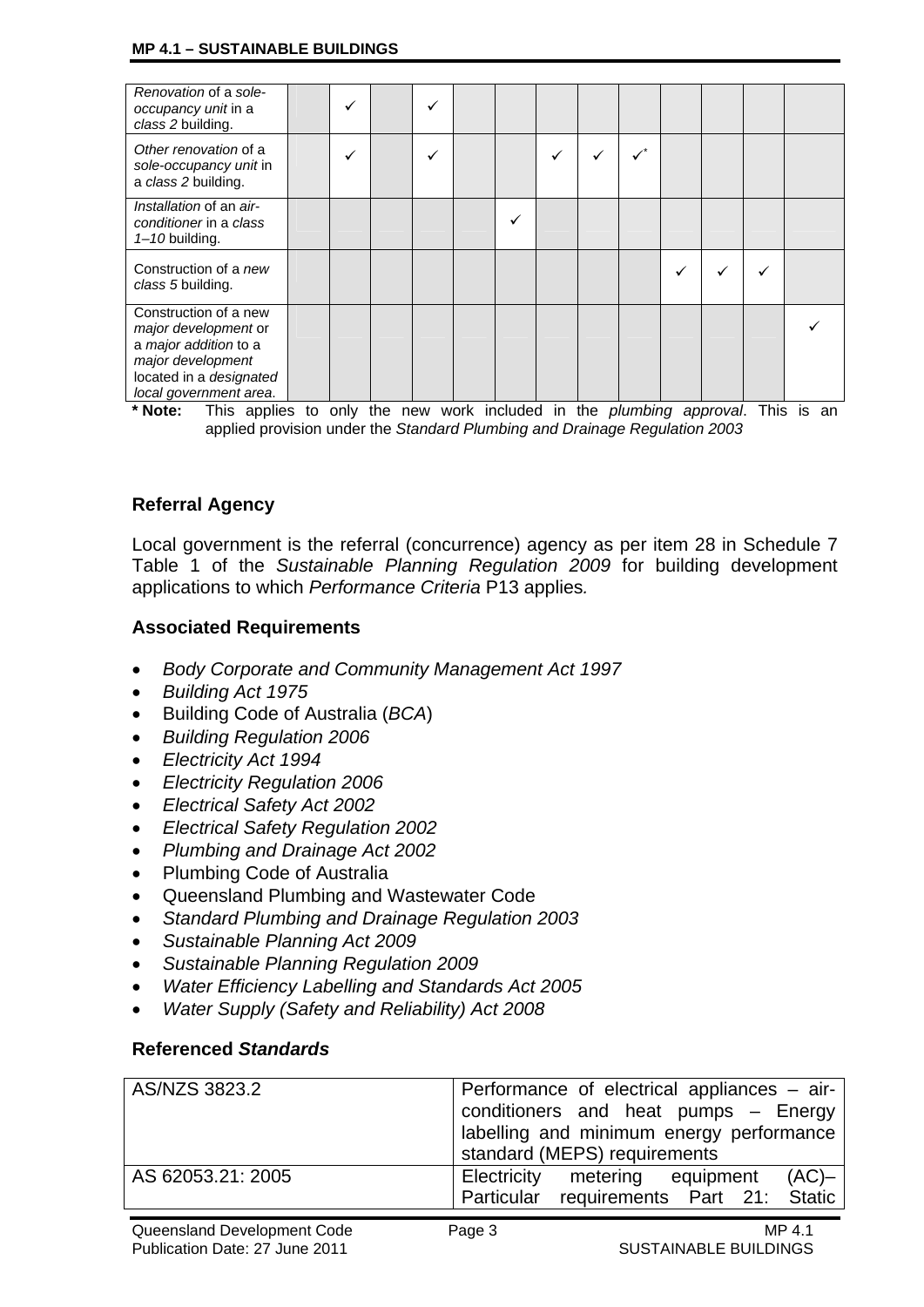|                 | meters for active energy (classes 1 and 2)       |  |  |  |  |  |  |  |
|-----------------|--------------------------------------------------|--|--|--|--|--|--|--|
| AS 1284.1:2004  | Electricity metering - General purpose           |  |  |  |  |  |  |  |
|                 | induction watthour meters                        |  |  |  |  |  |  |  |
| AS 2890.3: 1993 | Parking facilities Part 3: Bicycle parking       |  |  |  |  |  |  |  |
|                 | facilities (including modifications as specified |  |  |  |  |  |  |  |
|                 | in Schedule 2)                                   |  |  |  |  |  |  |  |

# **Definitions**

Note: Italicised words in the text of the part are as defined below.

*Acceptable solution* means a relevant building solution which is deemed to satisfy the relevant *performance criterion* for the purposes of section 14 (4) (a) (ii) of the *Building Act 1975.* 

*Air-conditioner*, for the purposes of P6 and A6, means a single-phase or 3-phase *air-conditioner* of the vapour compression type for which a Minimum Energy Performance Standard (MEPS) applies under AS/NZS 3823.2.

*Alteration* has the meaning given in the *Building Act 1975*.

*BCA* has the meaning given in the *Building Act 1975* unless a particular edition of the Building Code of Australia published by the Australian Building Codes Board, including any amendments published by the board for that year, is specified (for example *BCA*  2009).

**Bicycle** means a two-wheeled vehicle designed to be propelled by human power and with overall dimensions within those specified by AS 2890.3:1993.

*Bicycle parking and storage facility* means an area or structure used for parking, storage or securing of *bicycles*, which provides a level of security for the *bicycle* in accordance with the security classifications provided in AS 2890.3:1993 (including modifications as specified in Schedule 2).

**Change room** means a room where an *occupant* is able to change clothes in privacy, either individually or on a gender basis and that contains washbasins, mirrors, *showers* and *sanitary compartments.*

*Classes 1 to 10* has the meaning given in the *BCA*.

*Climate zone* has the meaning given in the *BCA*.

*Commercial office building* means a *class 5* building as classified under the *BCA.* 

*Common area* means an area of *common property*.

*Common property* means the lot allocated to the body corporate for the *community titles scheme.* 

*Community titles scheme* has the meaning given in section 10 of the *Body Corporate and Community Management Act 1997*.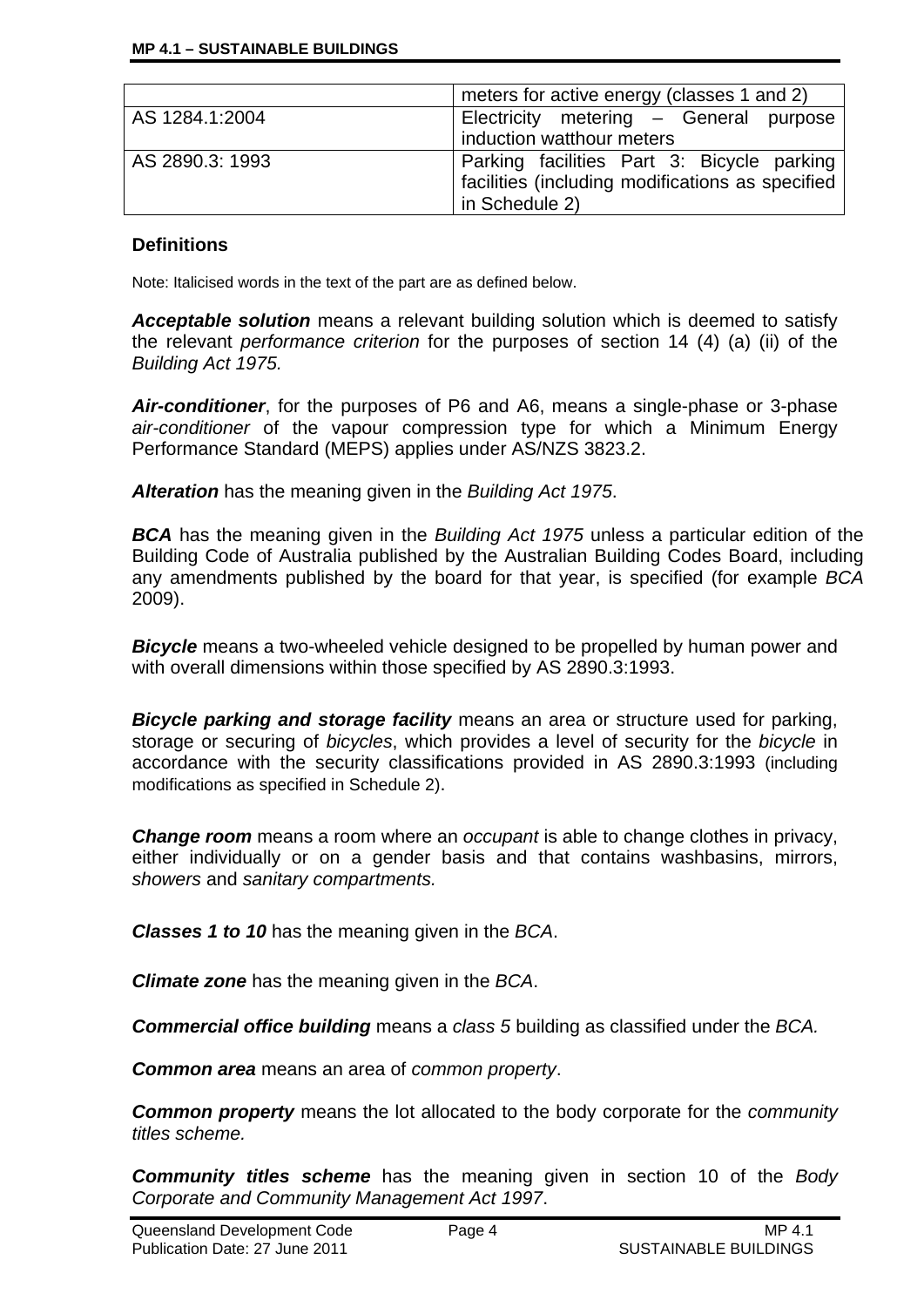*Customer* has the meaning given in the *Electricity Act 1994*.

#### *Designated local government area* means—

- a) the area of the local governments identified in Schedule 1; or
- b) for local governments not identified in Schedule 1:
	- (i) the area identified in a local government planning scheme as a *designated local government area* for the purpose of this code; or
	- (ii) the area identified by a local government resolution as a *designated local government area* for the purpose of this code where notice of the resolution is published:
		- (A) in a newspaper that is circulating generally in the local government area; and
		- (B) on the local government's website.

*Domestic services* has the meaning given in the *BCA*.

**Electricity** includes electric current, electrical energy and the like, and any related physical qualities.

*Electricity meter* means a device that measures and records the production or consumption of *electricity.*

*Electricity sub-meter* means a device that measures and records the production or consumption of *electricity* that either:

- a) is a minimum accuracy *class 1* under AS62053.21:2005; or
- b) complies with AS1284.1:2004.

*Employee* has the meaning given in the *Industrial Relations Act 1999*.

*End of trip facility* means a facility within a building or on-site that is required to be constructed in compliance with P13(1) of this part.

*Energy Efficiency Ratio (EER*), for an air conditioner, means the air conditioner's average *energy efficiency ratio* for cooling determined as a result of testing under a standard for testing and rating for performance stated in AS/NZS 3823.2.

*Energy efficient lighting* is lighting with a minimum output of 27 lumens per Watt and excludes a heat lamp used in a bathroom for the purposes of radiating heat.

*Entrance* means a main path into a building that is not for emergency use.

*Floor area* has the same meaning as given in the *BCA*.

*Full time equivalents* for *workforce numbers* includes full time aggregates of parttime and casual *employee* hours.

*Hospital* means a *class 9a* building as classified under the BCA.

*Installation* means, for an *air-conditioner*, placing in position for use in the building and includes connecting to the building's electrical wiring either directly by a permanently fixed connection or by using a plug to access a general purpose outlet.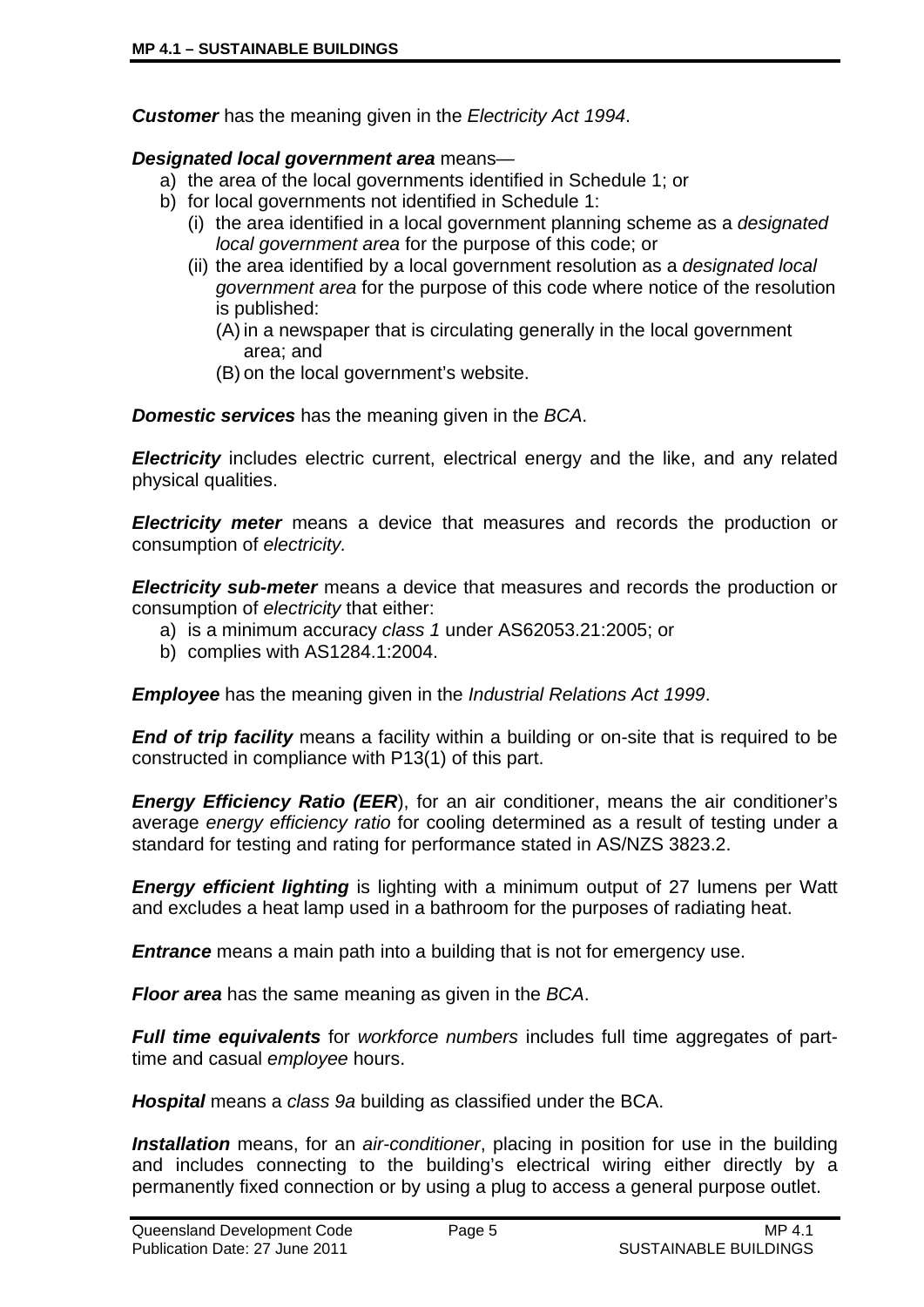*Locker* means a compartment for storage that can be securely locked.

*Major addition* means any addition to an existing *major development* that results in additional *floor area* of at least 1000m<sup>2</sup>.

#### *Major development* means a:

- a) *commercial office building* with a *floor area* greater than 2000m2; or
- b) *shopping centre* with a *floor area* greater than 2000m2; or
- c) *tertiary educational facility* with a *floor area* greater than 2000m2; or
- d) *hospital* with a *floor area* greater than 2000m2; or
- e) development specified in a local government planning scheme as a major development for the purposes of QDC MP 4.1

**Note:** Local governments may specify additional development to be *major development*.

*Meter label* means a label of white heat-resistant material with black lettering fixed by means of screws, rivets or glue that clearly identifies each *meterable premise*.

#### *Meterable premises* means:

- a) the *sole occupancy unit* of a *class 2* or *class 5* building that is or will be connected to a supply of *electricity,* except where a *sole occupancy unit* of a *class 2* or *class 5* building has or will have an *electricity meter* as a *customer* of a *retail entity* or *special approval holder;* or
- b) each *storey* of a *class 5* building that is or will be connected to a supply of *electricity* where more than one *sole occupancy unit* for that *storey* has not been identified at the time of the building's development approval for building work*,* except where a *storey* of a *class 5* building has or will have an *electricity meter* as a *customer* of a *retail entity* or *special approval holder*.

*Natural hazard management area (flood)* means an area designated as a natural hazard management area (flood) by a local government under the *Building Regulation 2006*, section 13.

*New* means *new* building work and does not include *renovations* to existing buildings.

*Occupants* means the number of persons accommodated in the building, as calculated in accordance with *BCA* Volume One Table D1.13 (Area per person) and for the purposes of calculating *occupants* in Schedule 3, '*hospital*' means 'patient care areas', '*shopping centre*' means 'shop', '*tertiary education facility*' means 'school' and '*commercial office building*' means 'office'.

*Other renovation* means any *alteration* or addition to an existing *class 1* building or the *sole occupancy unit* of a *class 2* building which requires a building development approval and a *plumbing approval.*

*Outdoor living area* means a space that:

- a) is directly accessible from, and attached to, a living area of the building such as a lounge, kitchen, dining and family rooms; and
- b) has a minimum *floor area* of 12.0 square metres and a minimum dimension in all directions of 2.5 metres; and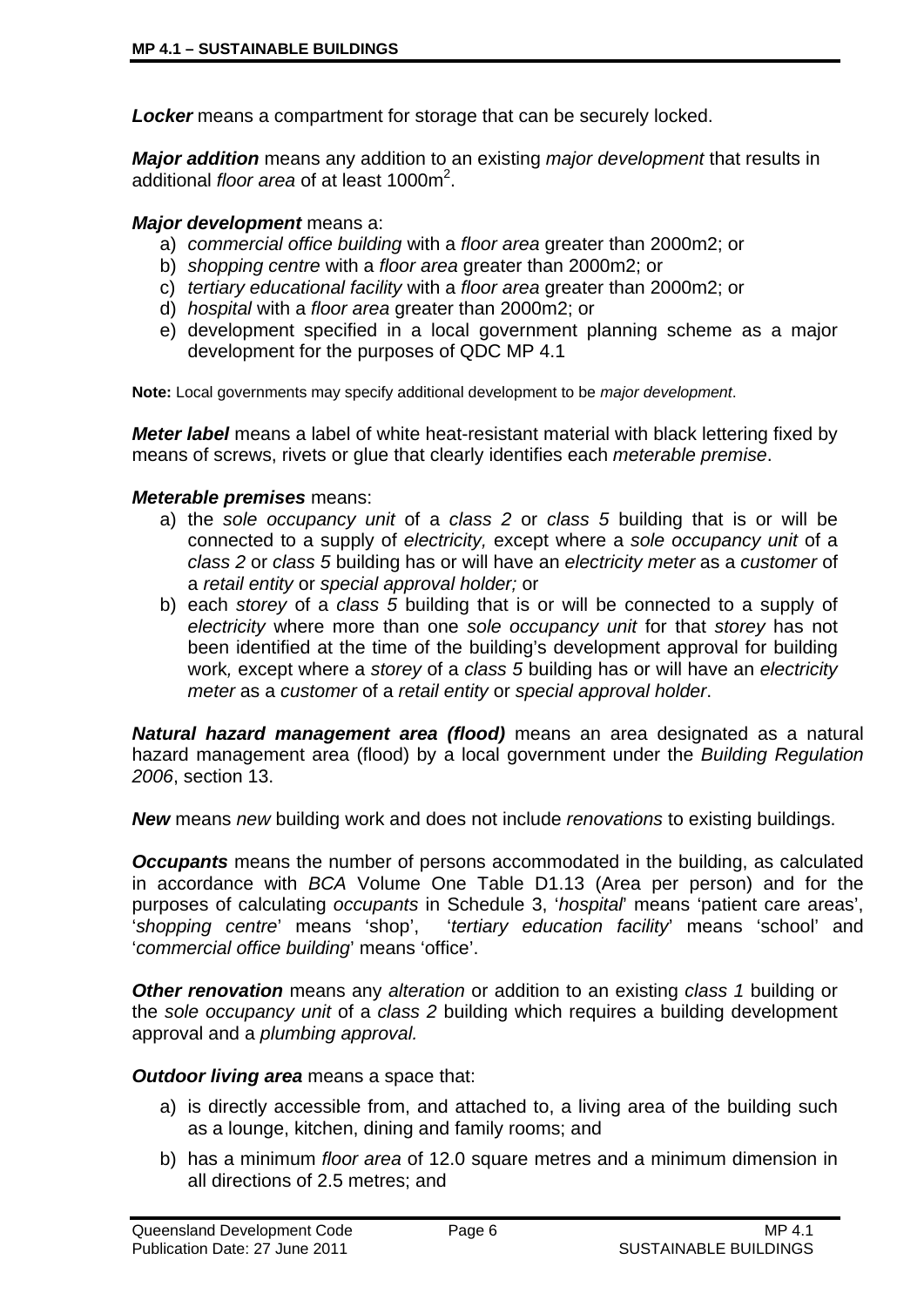- c) is fully covered by an impervious roof; and
- d) has:
	- (i) for *class 1* buildings two or more sides open or capable of being readily opened, not including the connection between the internal living area and the *outdoor living area*; or
	- (ii) for *class 2* buildings at least one side open or capable of being readily opened, not including the connection between the internal living area and the *outdoor living area*.

*Performance requirement* has the meaning given in the *Building Act 1975*.

**Plumbing approval** means the compliance assessment processes, compliance permit or compliance certificate, under sections 78 and 79 of the *Plumbing and Drainage Act 2002* for ensuring that plumbing, drainage and on-site sewerage systems complies with the *Plumbing and Drainage Act 2002* and *Standard Plumbing and Drainage Regulation 2003.*

*Relevant BCA provisions* means section 3.12 in Volume Two of the BCA.

*Renovation* means any *alteration* or addition to an existing *class 1* building or the *sole occupancy unit* of a *class 2* building requiring building development approval.

*Retail entity* has the meaning given in the *Electricity Act 1994*.

*Sanitary compartment* has the meaning given in the *BCA*.

**Shopping centre** means premises comprising two or more individual tenancies that is comprised primarily of shops and which function as an integrated complex.

**Shower** means a separate and lockable compartment equipped with a showerhead.

*Special approval holder* has the meaning given in the *Electricity Act 1994*.

*Software rating* means an energy rating under the Nationwide House Energy Rating Scheme using a calculation method that complies with the Australian Building Codes Board Protocol for Houses Energy Rating Software.

*Sole occupancy unit* has the meaning given in the *BCA*.

*Standard* means the edition of Australian Standard AS/NZS 3823.2, AS 62053.21, AS 1284.1 and AS 2890.3 referenced by this part.

*Storey* has the meaning given in the *BCA*.

**Tertiary educational facility** means a class 9b building that is in a university, college or similar establishment and does not include a primary or secondary school.

*Total R-Value* has the meaning given in the *BCA*.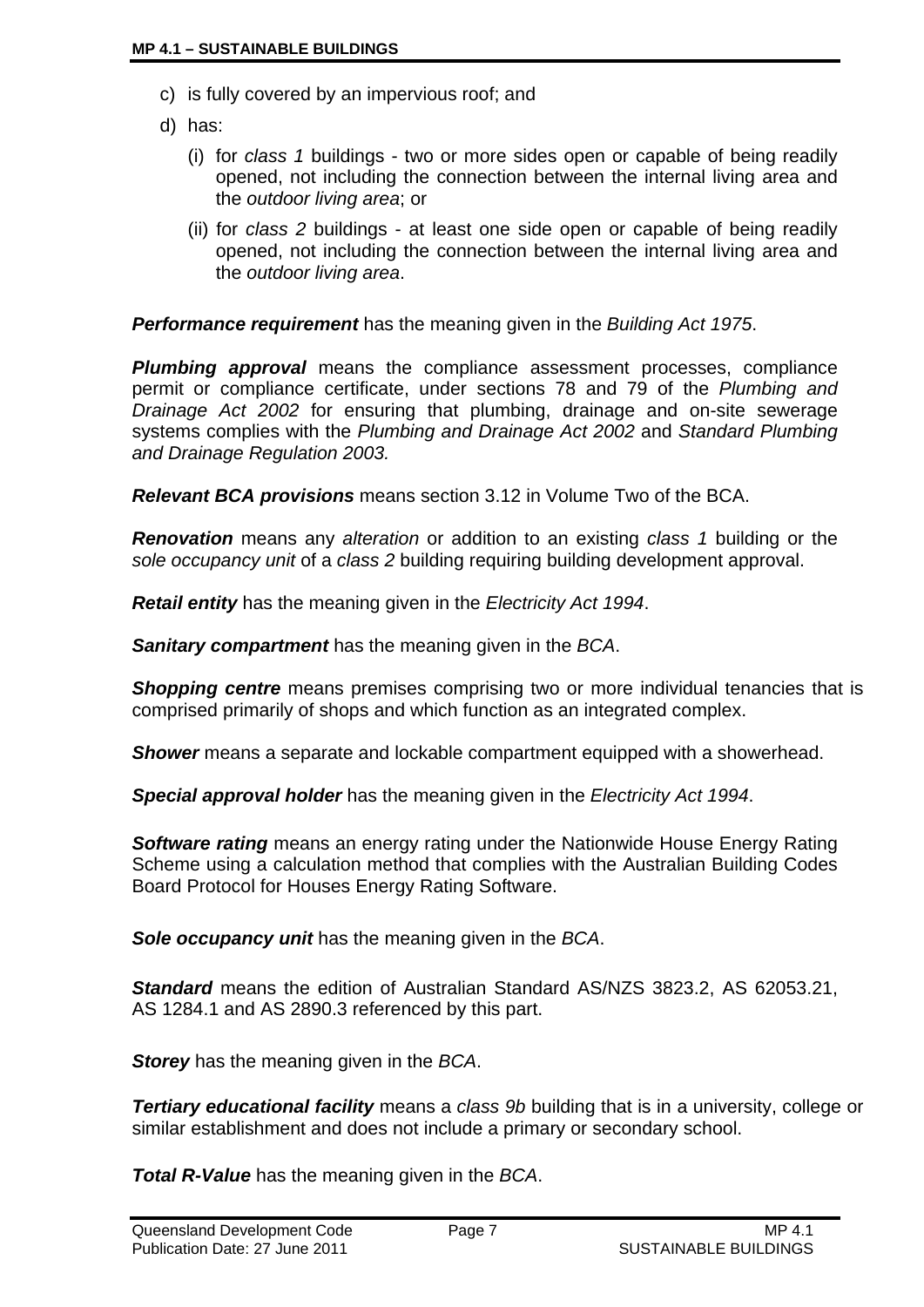*Unisex design* is suitable for any gender.

*Water service* is defined by the *Water Supply (Safety and Reliability) Act 2008.* 

*Water service provider* for premises, means the person registered under the *Water Supply (Safety and Reliability) Act 2008*, chapter 2, part 3, as the *water service provider* for retail *water services* for the premises.

*Workforce numbers* means the number of day time *employees* that are *full time equivalents*.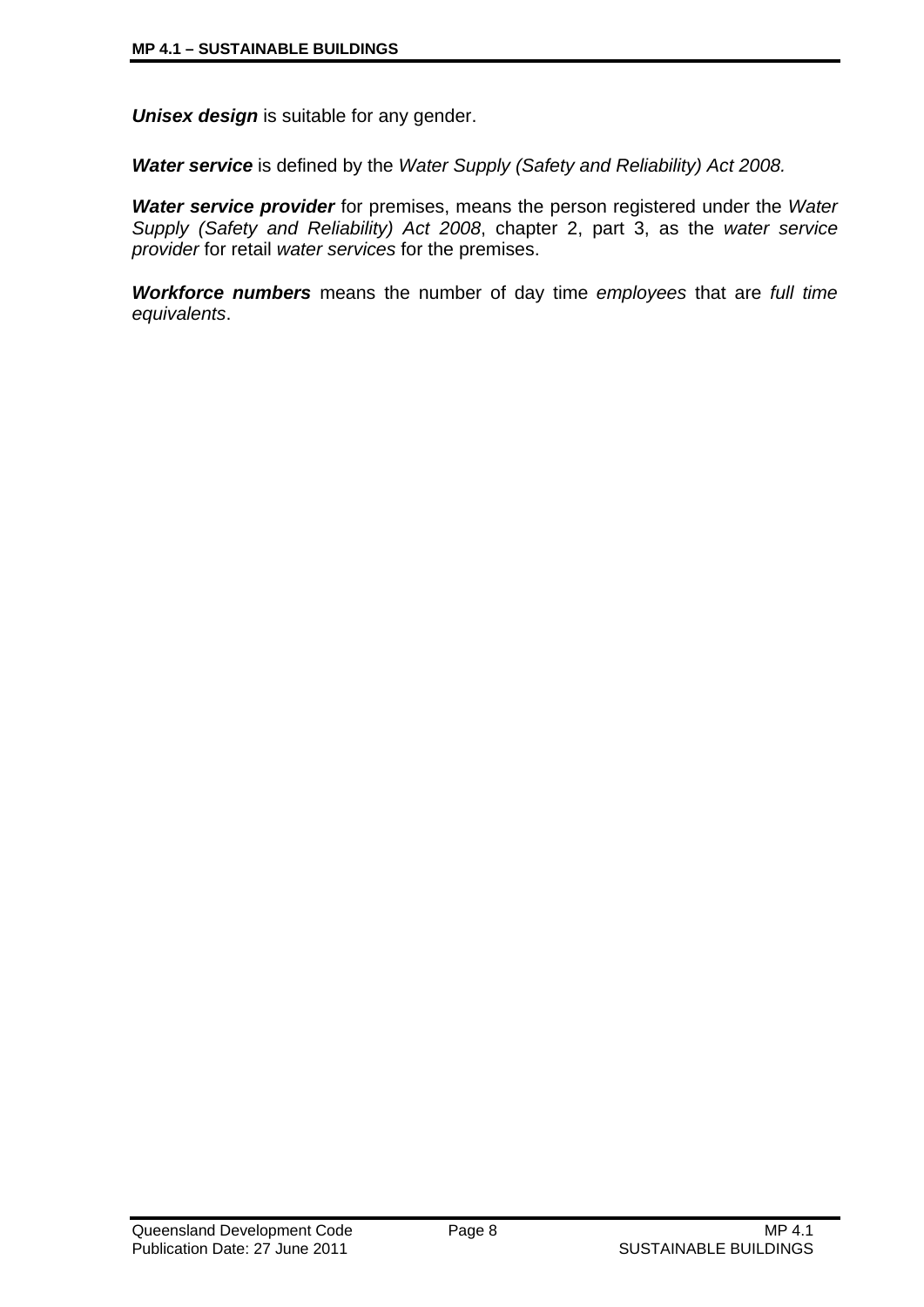*PERFORMANCE REQUIREMENTS* 

#### **Energy Efficiency –** *class 1* **buildings**

**P1** The thermal performance of a *class 1* building and an enclosed *class 10a* building attached to a *class 1* building must comply with *performance requirement* P2.6.1 of the *BCA* 2010 (Volume 2).

### *ACCEPTABLE SOLUTIONS*

- **A1** (1) A *class 1* building, including an enclosed *class 10a* building attached to a *class 1* building, complies with:
	- (a) parts 3.12.1, 3.12.2, 3.12.3, and 3.12.4 of the *BCA* 2010 (Volume 2) except, for buildings in *climate zones* 1 and 2, disregard 3.12.1.5(a)(i) and (iii); or
	- (b) verification using a reference building in accordance with V2.6.2.2 of the *BCA* 2010 (Volume 2); or
	- (c) a *software rating* of not less than 6 stars; or
	- (d) in *climate zones* 1, 2 and 5, a combination of a *software rating* of not less than 4.5 stars and a nominal credit obtained under (2) to reach a total of 6 stars; or
	- (e) in *climate zone* 3, a combination of a *software rating* of not less than 5 stars and a nominal credit obtained under (2) to reach a total of 6 stars; or
	- (f) part 3.12 of the *BCA 2009* (Volume 2), where a nominal credit of not less than 1 star is obtained under (2).
	- $(2)$  For the purposes of  $(1)(d)-(f)$  the following nominal credits apply:
		- (a) 0.5 star where a building includes an *outdoor living area,* the roof covering of which achieves a *Total R-Value* of at least 1.5 for downward heat flow;
		- (b) 1 star where a building includes an *outdoor living area* the roof covering of which achieves a *Total R-Value* of at least 1.5 for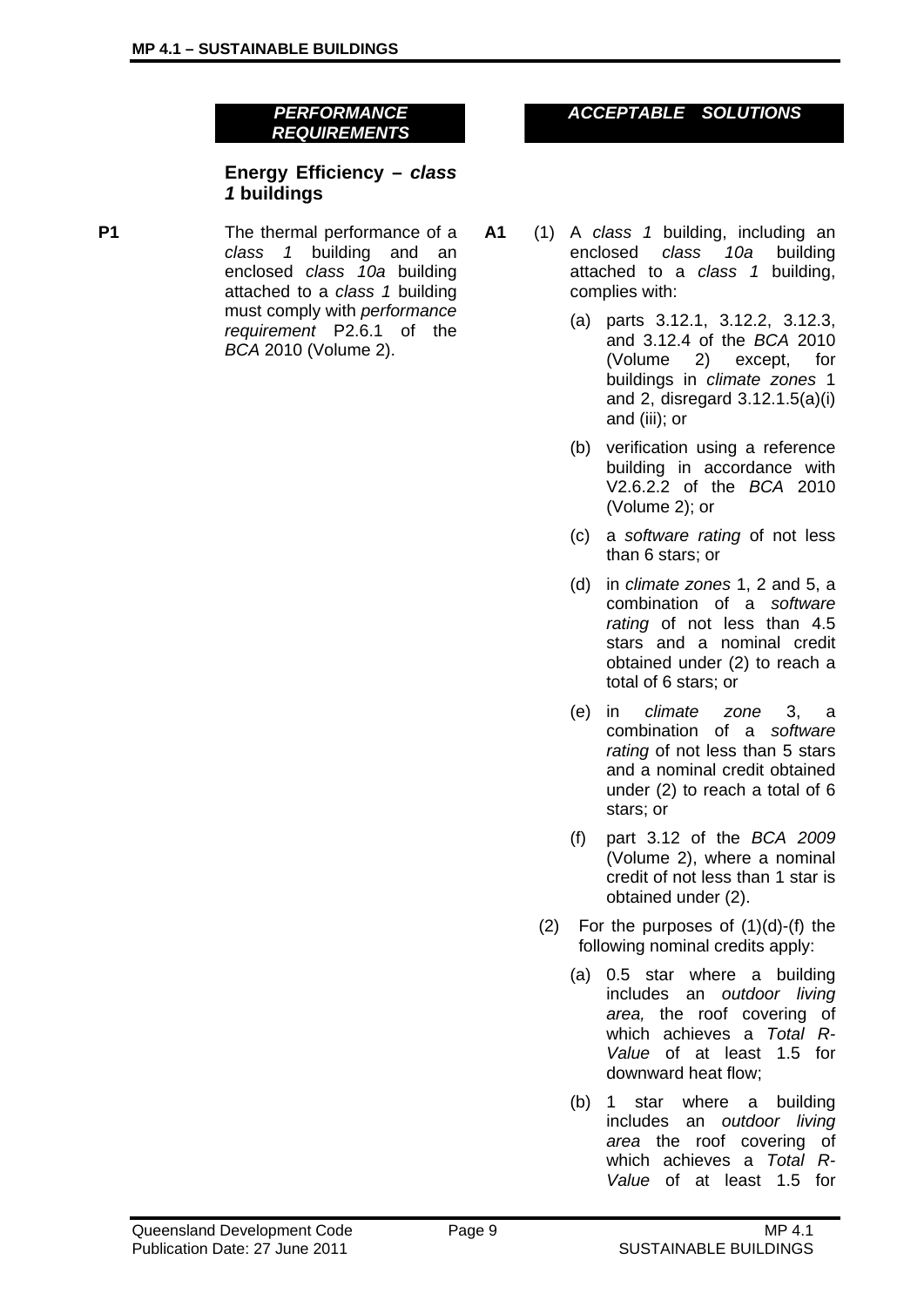*PERFORMANCE REQUIREMENTS* 

# *ACCEPTABLE SOLUTIONS*

downward heat flow and the *outdoor living area* includes a permanently installed ceiling fan with a speed controller and a blade rotation diameter of not less than 900 mm;

(c) 1 star where a building has a solar photovoltaic system of at least 1kW in capacity (maximum power output) is installed.

#### **Energy Efficiency –** *class 2* **buildings**

- **P2** The thermal performance of A2 *sole occupancy units* in c*lass 2* buildings complies with *performance requirement* JP1 of the *BCA* 2009 (Volume 1).
- **A2** (1) The thermal performance of *sole occupancy units* in *class 2* buildings complies with JV1 of the *BCA* 2009 (Volume 1) except that:
	- (a) for JV1(a)(i) each *sole occupancy unit* has a *software*  rating of not less than 4 stars; and
	- (b) for JV1(a)(ii) the average *software rating* of all *sole occupancy units* is not less than 5 star; and
	- (c) the deemed to satisfy provisions of Section J of the BCA 2009 (Volume 1) have no effect for *sole occupancy units*.
	- (2) For the purposes of calculating the average *software rating* under A2(1)(b) of all *sole occupancy units* of a *class 2* building in *climate zones* 1 or 2 the following credits apply towards the *software rating* for each *sole occupancy unit*:
		- (a) 0.5 star where a *sole occupancy unit* includes an *outdoor living area*, the roof covering of which achieves a *Total R-Value* of 1.5 for downward heat flow; or
		- (b) 1 star where a *sole occupancy unit* includes an *outdoor living area* that has at least one permanently fixed ceiling fan with a speed controller and a blade rotation diameter of not less than 900mm and the roof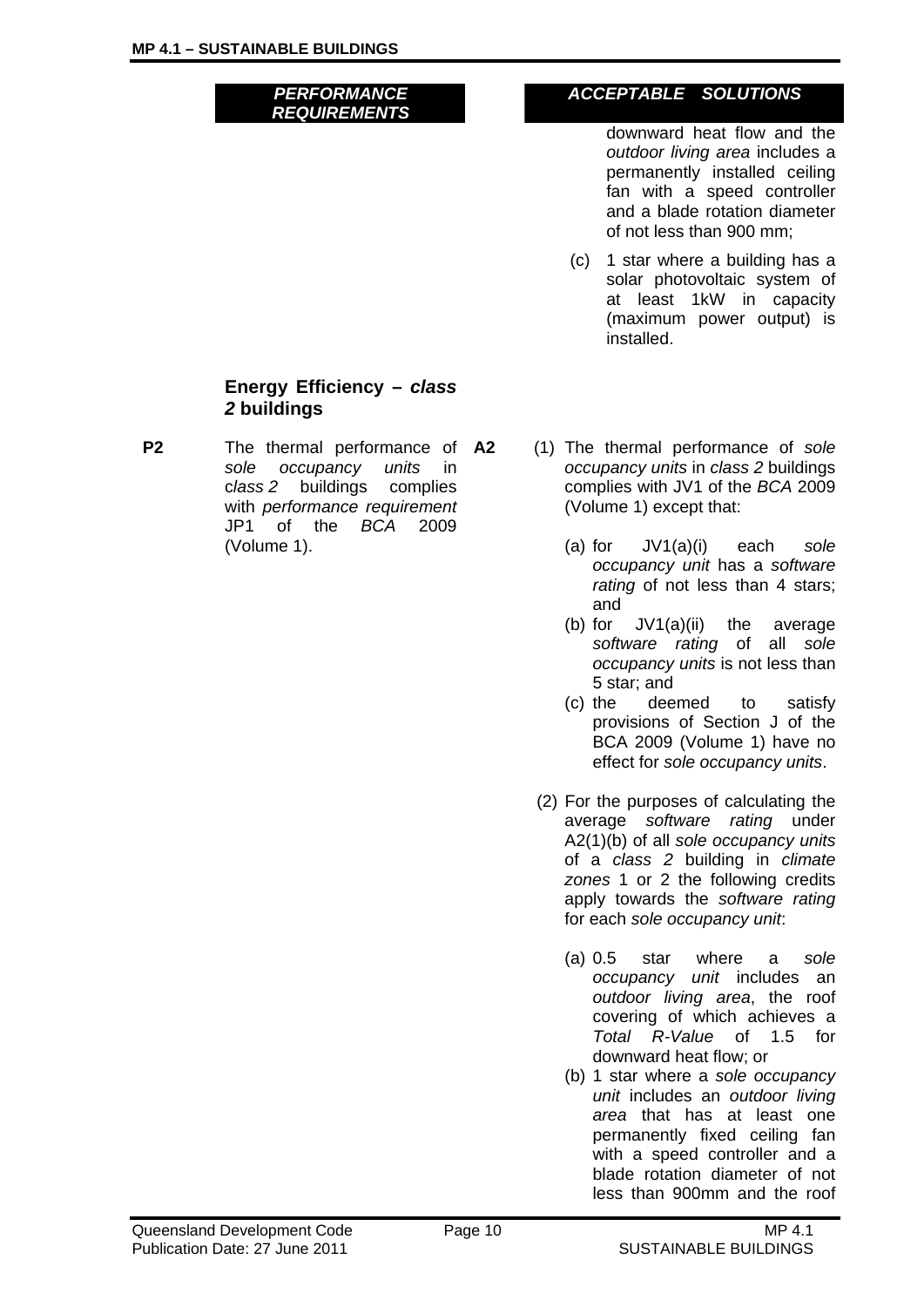*PERFORMANCE REQUIREMENTS* 

## *ACCEPTABLE SOLUTIONS*

covering achieves a *Total R-Value* of 1.5 for downward heat flow.

(3) To achieve a credit under **A2**  (2)(b) an *air-conditioner* that services any room directly adjacent to an *outdoor living area* must automatically shut down when an external door that provides access to the *outdoor living area* is open for more than 1 minute.

#### **Energy Efficient** *Domestic Services* **and** *airconditioners*

- **P3 For** *class 1* **buildings and an** enclosed *class 10a* building attached to a *class 1* building, artificial lighting complies with *performance requirement* P2.6.2(a) of *BCA* 2010 (Volume 2)
- **P4** In *sole occupancy units* of *class 2* buildings fixed artificial lighting must be energy efficient.
- **P5** For *class 1* buildings hot water systems comply with the Queensland Plumbing and Wastewater Code.
- **P6 Replacement** and new *airconditioners* installed in *class 1-10* buildings must be energy efficient.
- **A3** *Class 1* buildings, including a verandah, balcony or an enclosed *class 10a* building attached to a *class 1* building, have:
	- (a) artificial lighting that complies with Part 3.12.5.5 of *BCA* 2010 (Volume 2); or
	- (b) e*nergy efficient lighting* for a minimum of 80 per cent of total fixed artificial lighting.
- **A4** *Sole occupancy units* of *class 2*  buildings, including a verandah, balcony or an enclosed *class 10a* building attached to a *class 2* building, have *energy efficient lighting* for a minimum of 80 per cent of total fixed artificial lighting.
- **A5** For hot water systems for a *class 1* building:
	- (c) disregard *BCA* 2010 (Volume 2) 3.12.5.6; and instead
	- (d) comply with the Queensland Plumbing and Wastewater Code.
- **A6** In *class 1-10* buildings, new and replacement *air-conditioners* with an *EER* must have an *EER* of at least 2.9.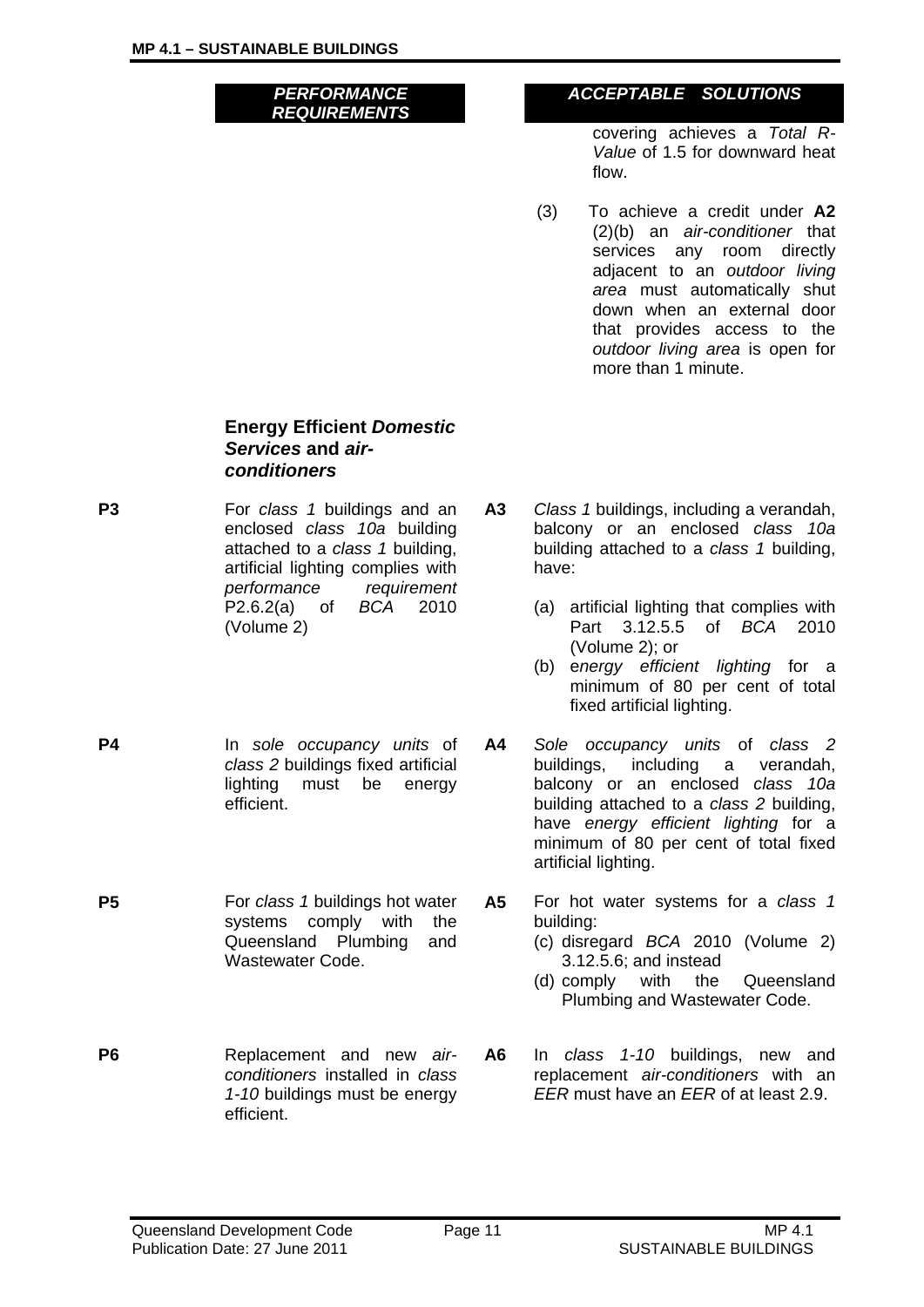#### **Water Conservation**

- **P7** In *class 1* and *class 2*  buildings, in areas serviced by a *water service provider*, shower roses must facilitate the efficient use of water.
- **P8** In *class 1* and *class 2*  buildings, in areas serviced by a *water service provider,* toilet cisterns and bowls must facilitate the efficient use of water.
- **P9** In *class 1* and *class 2*  buildings, in areas serviced by a *water service provider,* tap ware must facilitate the efficient use of water.
	- **Electricity Sub-metering**
- **P10** The *electricity* supplied to each *meterable premises* is able to be measured.
- **P11** An *electricity meter* must be located so it is easy and safe to read and maintain at any reasonable time.
- **P12** The *electricity meter* for each *meterable premises* must be labelled to indicate which *meterable premises* it is associated with.

**A7** In *class 1* and *class 2* buildings, in areas serviced by a *water service provider*, all shower roses have a minimum 3-star Water Efficiency Labelling and Standards rating.

> **Note:** Water Efficiency Labelling and Standards (WELS) – references the Australian Government's labelling and standards scheme for water efficient products.

- **A8** In *class 1* and *class 2* buildings, in areas serviced by a *water service provider*, all toilet cisterns:
	- (a) have a dual flush function and have a minimum 4-star Water Efficiency Labelling and Standards rating; and
	- (b) are compatible with the size of the toilet bowl to allow for proper functioning of the toilet.
- **A9** In *class 1* and *class 2* buildings, in areas serviced by a *water service provider,* tap ware with a minimum 3 star Water Efficiency Labelling and Standards rating serves:
	- (a) laundry tubs; and
	- (b) kitchen sinks; and
	- (c) basins.
- **A10** Each *meterable premises* has an *electricity sub-meter* installed which measures only the *electricity* supplied to that *meterable premises.*
- **A11** The e*lectricity sub-meter* is:
	- (a) installed in a *common area;* and
	- (b) free of hindrance or obstruction to a person authorised to read and/or maintain the *electricity sub-meter.*
- **A12** A *meter label* identifying which *meterable premises* it is associated with is affixed or located adjacent to the *electricity sub-meter* for each *meterable premises.*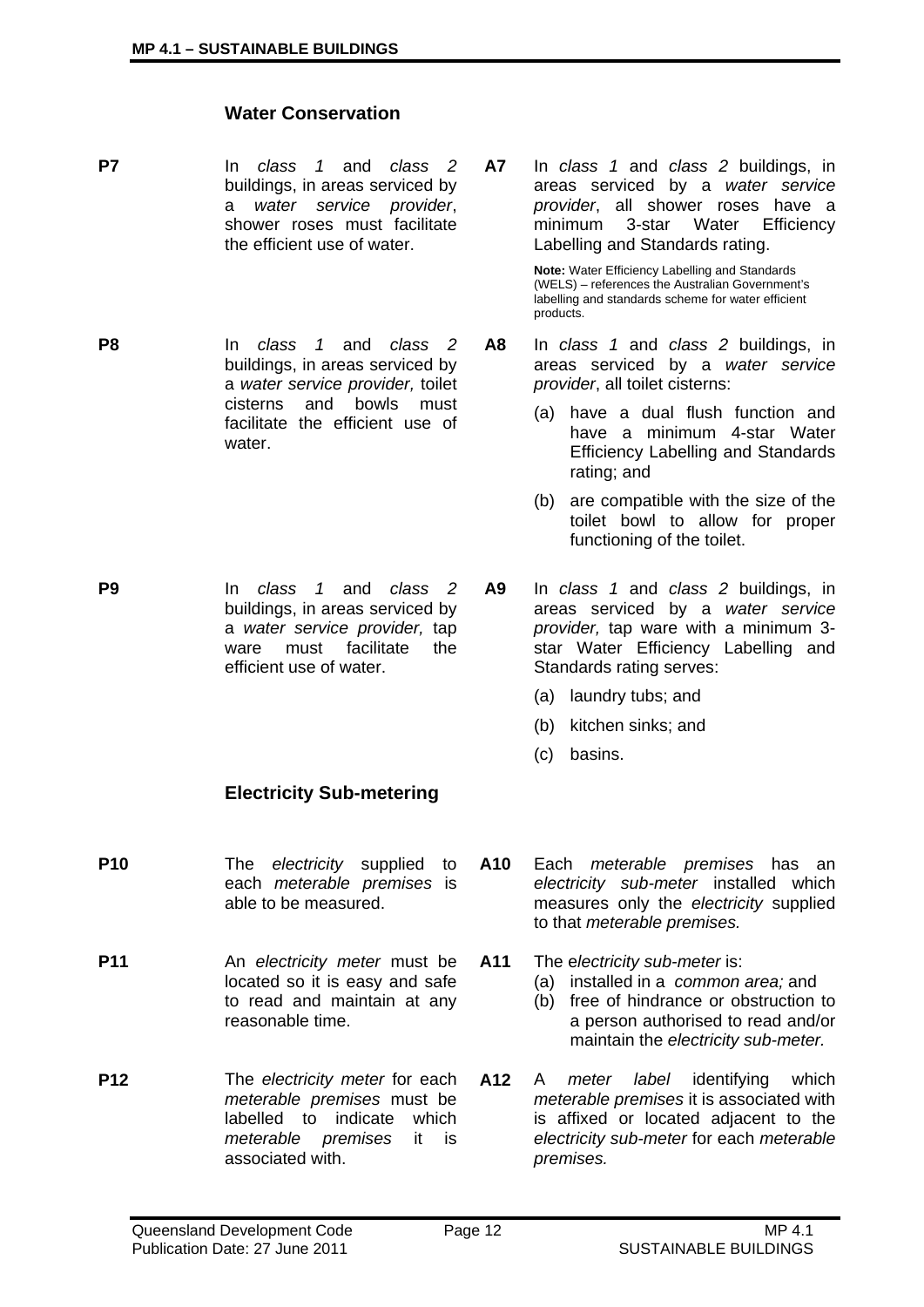# *End of Trip Facilities*

- 
- **P13** (1) *End of trip facilities* are provided for *employees* or *occupants*, in the building or on-site within a reasonable walking distance, and include:
	- (a) adequate *bicycle parking and storage facilities*; and
	- (b) adequate provision for securing belongings; and
	- (c) *change rooms* that include adequate *showers*, *sanitary compartments*, wash basins and mirrors.
	- (2) Notwithstanding (1) there is no requirement to provide *end of trip facilities* if it would be unreasonable to provide these facilities having regard to:
		- (a) the projected population growth and forward planning for road upgrading and development of cycle paths; or
		- (b) whether it would be practical to commute to and from the building on a *bicycle,*  having regard to the likely commute distances and nature of the terrain; or
		- (c) the condition of the road and the nature and amount of traffic potentially affecting the safety of commuters.
- **A13** (1) *Bicycle parking and storage facilities* are:
	- (a) easily accessible and provided in the building, or on-site within 100 metres of an *entrance* to the building, in accordance with:
		- (i) five percent (5%) of the number of *employees,* based on *workforce numbers*; or
		- (ii) the *occupant* ratios in Schedule 3 (rounded up to the nearest whole number); and
	- (b) designed and constructed in compliance with AS 2890.3:1993 (including modifications as specified in Schedule 2).
	- (2) *Lockers* are:
		- (a) provided in the building, or onsite within 100 metres of an *entrance* to the building, on a 1.6:1 ratio for every *bicycle* parking space; and
		- (b) co-located or located within 50 metres of *change rooms* required by A13(3) of this part; and
		- (c) provided with minimum dimensions of 900mm (height) x 300mm (width) x 450mm (depth).
	- (3) *Change rooms*:
		- (a) are provided in the building, or on-site within 100 metres of an *entrance* to the building and comply with Schedule 4, Table A, Column B; and
			- i) are fitted with a lockable door or otherwise screened from public view; and
			- ii) are located within 100 metres of *bicycle parking and storage facilities* required by A13(1) of this part if the *bicycle parking and storage facilities* and *change rooms* are not located in the building**.**
	- (4) *Change rooms* provide: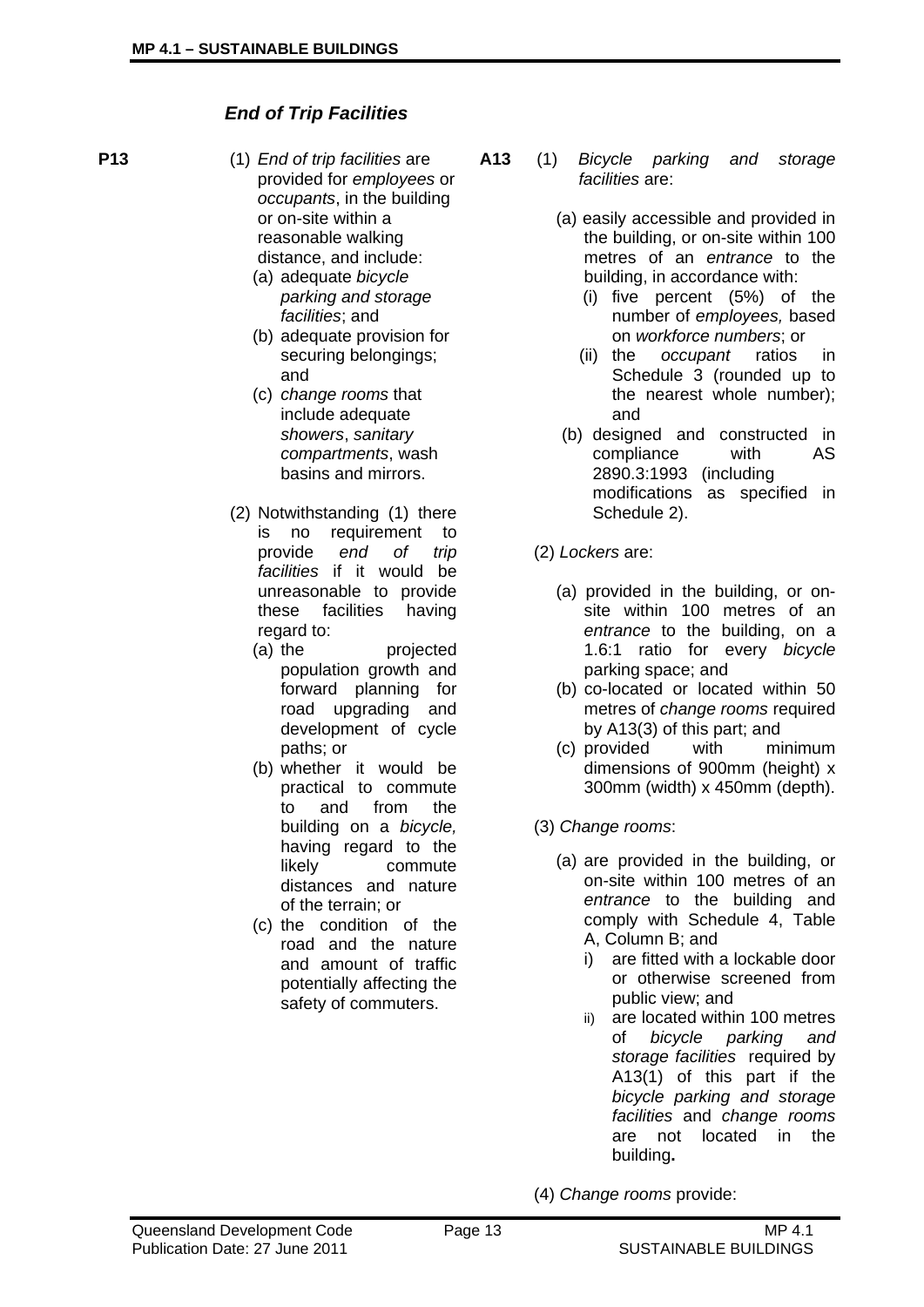# **P13**

- **continued** (a) s*howers* that:
	- (i) are located within *change rooms* and meet Schedule 4, Table A, Column C; and
	- (ii) have a minimum 3-star Water Efficiency Labelling and Standards (WELS) rating *shower* head; and
	- (iii) dispense both hot and cold water; and
	- (b) *sanitary compartments* that:
		- (i) are located within *change rooms*, and meet Schedule 4, Table A, Column D; and
		- (ii) are constructed in compliance with F2.3 (e) and F2.5 of *BCA* (Volume One); and
	- (c) wash basins that are located within *change rooms* and meet Schedule 4, Table A, Column E; and
	- (d) a mirror located above wash basins; and
	- (e) a hook and bench seating located within each *shower* compartment; and
	- (f) a socket-outlet located adjacent to each wash basin.
	- (5) Where *change room* requirements are predominantly located in a carpark or on a basement floor that is not regularly used by *occupants* or *employees*, they may not be counted towards the requirements of the *BCA,* Volume One Part F2.
	- (6) Notwithstanding ((1), (2), (3) & (4)), a local government planning scheme may require additional *bicycle parking and storage facilities*, *locker* facilities, *change rooms*, *showers*, *sanitary compartments*, wash basins and mirrors.

**Note 1:** For A13(1) (a) – the *occupant* ratios may be used where *employees* based on *workforce numbers* cannot be determined accurately.

**Note 2:** For A13(6) – refer to the Department's website for a list of local governments that have existing *end of trip facility* requirements in their planning schemes. It is recommended that in all cases confirmation be obtained from the relevant local government as to whether it has any relevant *end of trip facility* requirements in its planning scheme.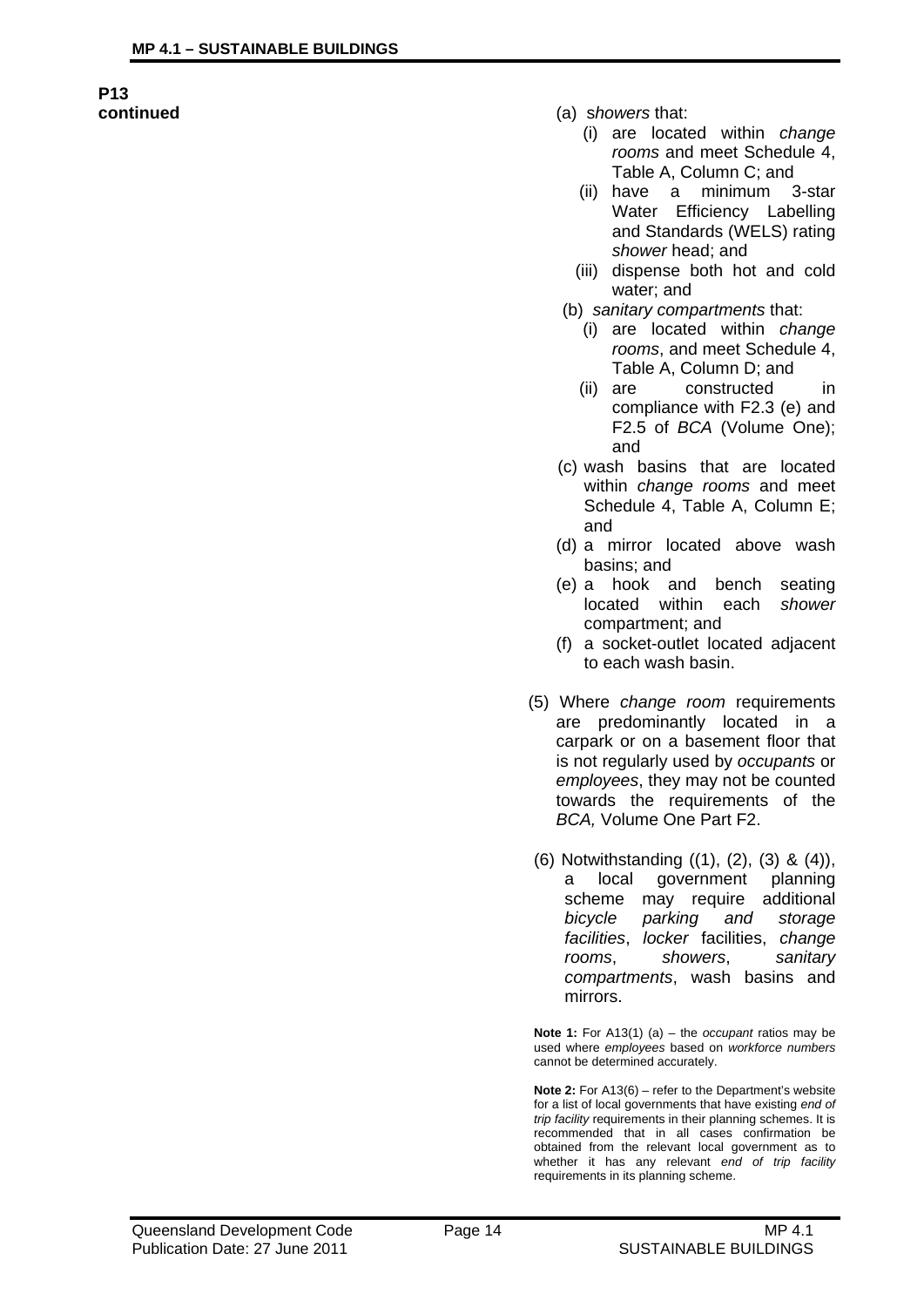| <b>Designated Local Government</b>        |
|-------------------------------------------|
| <b>Brisbane City Council</b>              |
| <b>Bundaberg Regional Council</b>         |
| <b>Cairns Regional Council</b>            |
| <b>Central Highlands Regional Council</b> |
| <b>Fraser Coast Regional Council</b>      |
| <b>Gladstone Regional Council</b>         |
| <b>Gold Coast Regional Council</b>        |
| <b>Gympie Regional Council</b>            |
| Ipswich City Council                      |
| Logan City Council                        |
| <b>Mackay Regional Council</b>            |
| Moreton Bay Regional Council              |
| Mount Isa City Council                    |
| <b>Redland City Council</b>               |
| <b>Rockhampton Regional Council</b>       |
| Southern Downs Regional Council           |
| <b>Sunshine Coast Regional Council</b>    |
| <b>Toowoomba Regional Council</b>         |
| <b>Townsville City Council</b>            |
| <b>Western Downs Regional Council</b>     |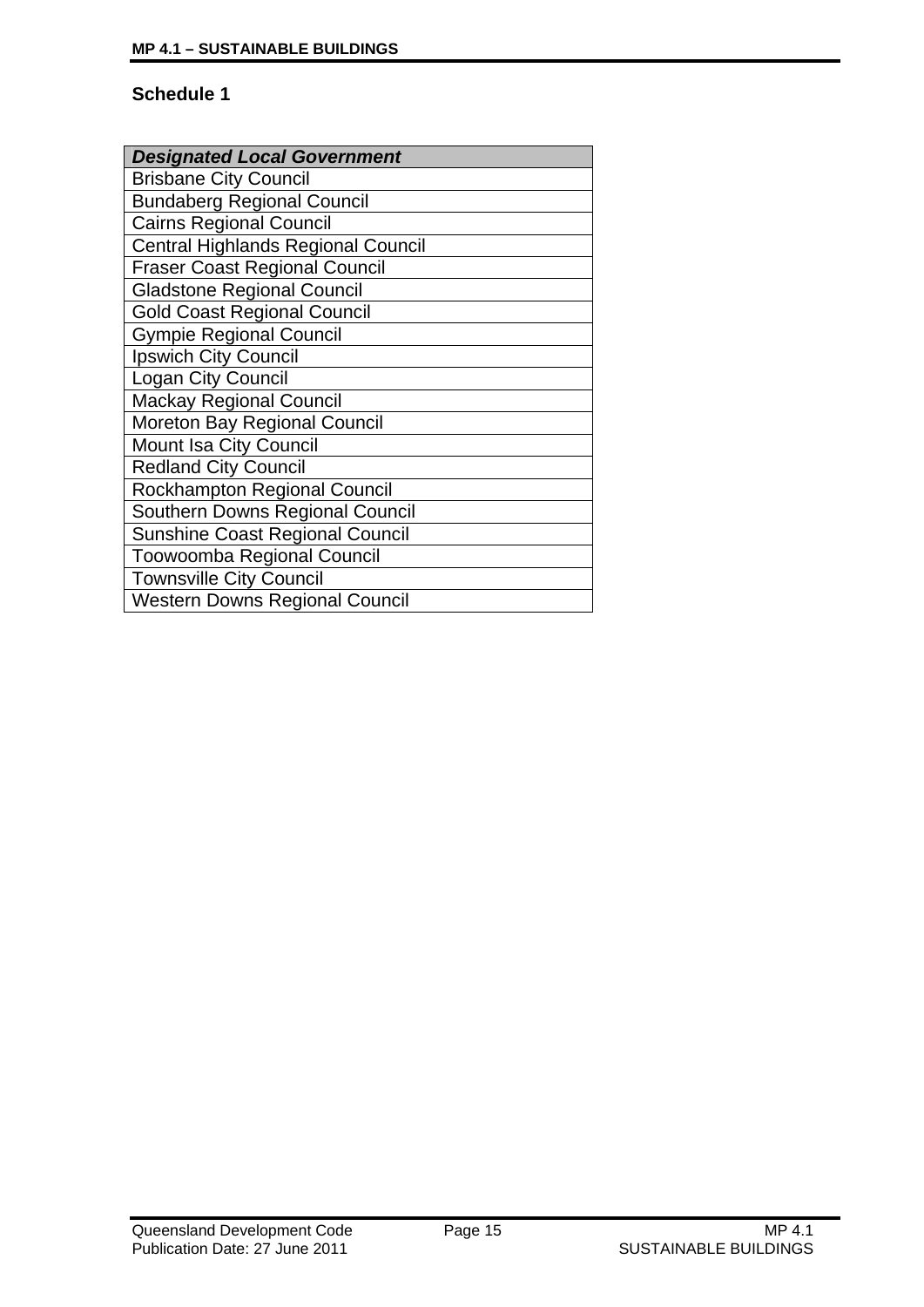| <b>Standard</b><br>clauses<br>affected | <b>Standard modifications</b>                                                                                                                                                |
|----------------------------------------|------------------------------------------------------------------------------------------------------------------------------------------------------------------------------|
|                                        | AS 2890.3:1993                                                                                                                                                               |
| 2.2.4                                  | In addition to 2.2.4:                                                                                                                                                        |
|                                        | Vertical storage can also comprise alternative bicycle storage area<br>requirements that are available within the marketplace (e.g. wall mounted<br>rails and racks, pods).  |
| 2.2.6                                  | In addition to 2.2.6:<br>Open plan storage layouts can also comprise alternative bicycle storage<br>area requirements that are available within the marketplace (e.g. double |
|                                        | parker/double storey parking systems, pods).                                                                                                                                 |
| Figure 2.1                             | Figure 1 also applies in addition to Figure 2.1.                                                                                                                             |

# **Figure 1**

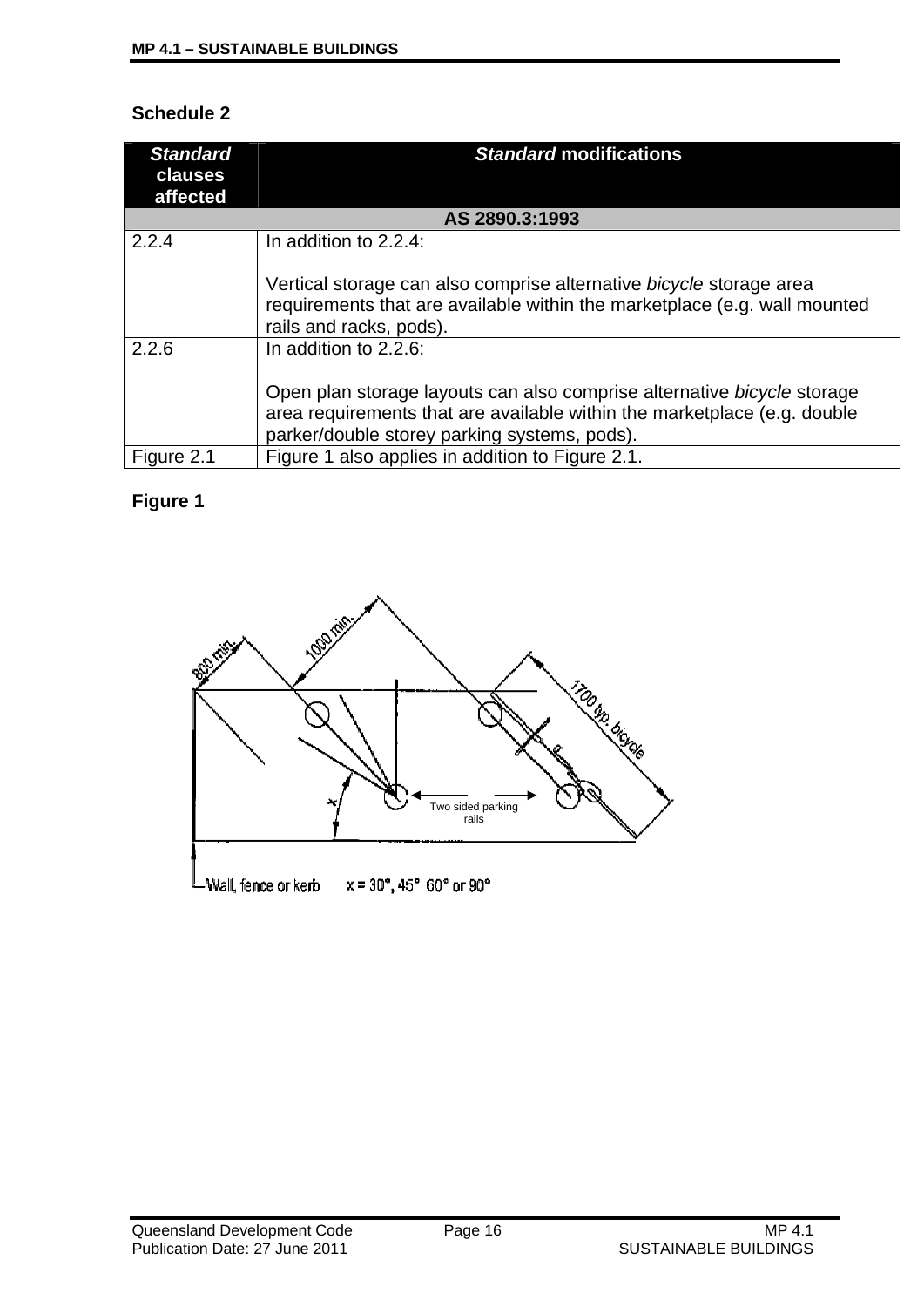| (A)<br><b>Building Type</b>           | (B)<br><b>Bicycle Spaces</b> | (C)<br><b>Security Classification</b><br>(refer AS 2890.3, Table 3.1) |
|---------------------------------------|------------------------------|-----------------------------------------------------------------------|
| <b>Commercial office</b><br>building  | 1 per 30 occupants           |                                                                       |
| <b>Shopping centre</b>                | 1 per 500 occupants          | 2                                                                     |
| <b>Tertiary education</b><br>facility | 1 per 375 occupants          | 2                                                                     |
| <b>Hospital</b>                       | 1 per 100 occupants          | າ                                                                     |